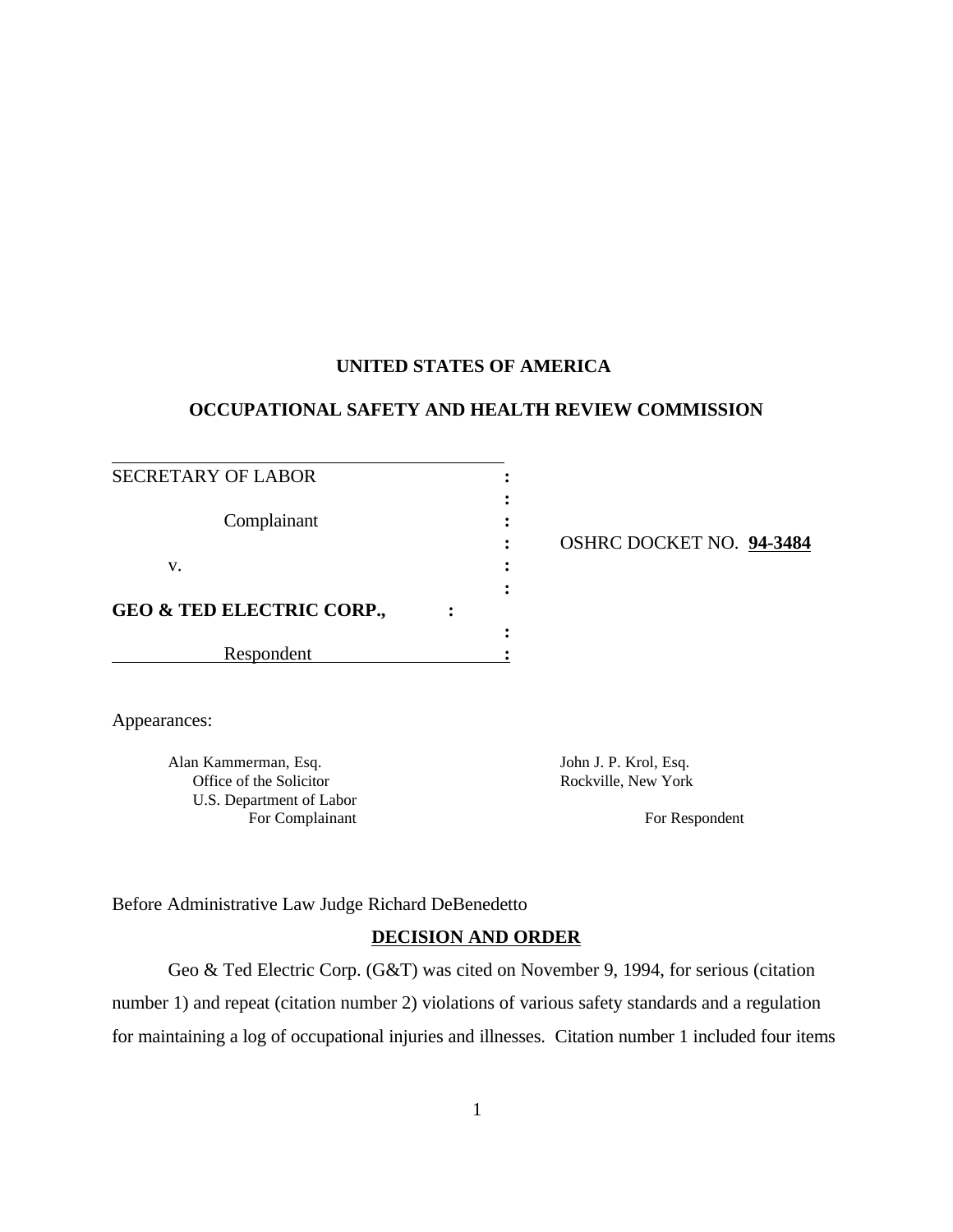and citation number 2 had three items, some of which were withdrawn by the Secretary either in the complaint or the posthearing brief. The items remaining in contest include items 1 and 4(b) of citation number 1, and items 1 and 2(b) of citation number 2, involving the maintenance of a safety program, log of injuries and compliance with two electrical safety standards.

G&T, an electrical contractor based in Brooklyn, New York, was one of several contractors (including a general contractor and a plumbing contractor) engaged by the City of New York to renovate its medical examiner's building. All work on the building was stopped by the City of New York in February 1994 because of a contract dispute with the plumbing contractor.

According to the undisputed testimony of George Kokakis, one of the owners of G&T, work did not resume until he received a telephone call from the City's resident engineer on June 22, 1994; G&T was told to return to the job and complete the electrical services. Kokakis went to the job site on that same day to survey the existing conditions and to draw up a list of things to be done. Kokakis found that much of the electrical system had been damaged and disarranged (Tr. 107). The following day, June 23 at about 1:00 p.m., two G&T employees started their work on the temporary electrical system and the electricals "damaged under the counters" (Tr. 112- 13).

The OSHA inspection was triggered by the occurrence of a fatal accident on Friday, June 24, 1994, involving an employee of the general contractor. Upon arriving at the site that day at about 4:00 p.m., some six hours after the accident, the OSHA compliance officer was informed by the City's resident engineer that the work had been shut down for the day and all construction workers had left the building. He returned the following Monday, June 27, and conducted his inspection.

G&T had two employees working that Monday, Scott Adelle and Theodore (Teddy) Papadatos, the same two employees who worked at the site on Thursday and Friday, the previous week. They were currently in the process of changing the temporary lighting to a permanent system and installing conduit for computer wiring (Tr. 14).

#### **ACCIDENT PREVENTION RESPONSIBILITY UNDER 29 C.F.R. § 1926.20(b)(2)**

2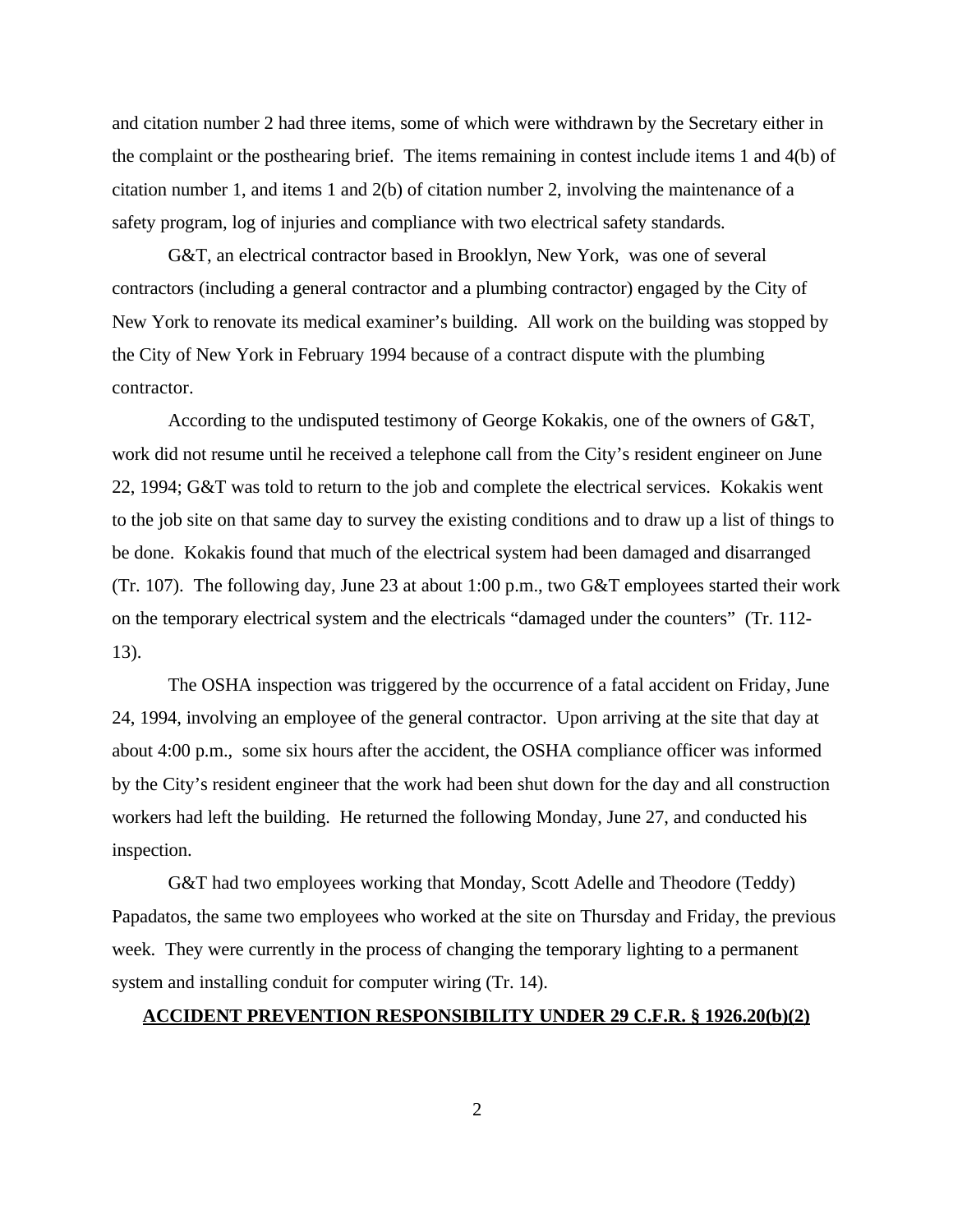The 20(b)(2) standard requires the employer to initiate and maintain a program that provides for frequent and regular inspections of the job sites, materials and equipment, to be made by competent persons designated by the employer. The Secretary contends that G&T failed to inspect for hazardous conditions at the job site at the time work was resumed in June 1994.

The Secretary pins his case on the testimony of the compliance officer who stated that when he interviewed G&T's two employees, Scott Adelle and Teddy Papadatos, on Monday, June 27, they described their work activities since returning to the job after the contract dispute shutdown in February, and, according to the compliance officer, "none of this was inspection activity" (Tr. 14-17).

Opposing testimony was provided by George Kokakis, Scott Adelle, and Joseph Scutero, G&T's superintendent. The initial visit to the site after the long work interruption was made by Kokakis on June 22 for the very purpose of inspecting the conditions of the job site before any work was started. That inspection disclosed that a substantial part of the electrical system had been damaged and disarranged. The situation obviously called for corrective action to eliminate hazardous conditions involving the electrical services. When G&T's two-man crew started work during the afternoon of the following day, they understood their assignment was to correct the temporary electrical system and whatever else posed a hazard before proceeding with their regular duties (Tr. 113). Based upon his initial inspection on June 22, Kokakis estimated that the repair work would require 3 or 4 days for a two-man crew to accomplish (Tr. 116-17).

Scott Adelle testified that either one of the owners of G&T, or superintendent Joseph Scutero conducted periodic safety inspections at the job site in issue (Tr. 165-66). Joseph Scutero stated that his job as superintendent required him to oversee all G&T jobs, and that he visited every site at least once a week during which he conducted safety inspections (Tr. 184, 196).

The compliance officer's inquiry into the matter during the inspection was limited in scope. The positive and uncontradicted testimony of G&T's witnesses supports the conclusion that G&T did in fact maintain a program to prevent accidents and safeguard employees, consequently item 1 of citation number 1 relating to the 20(b)(2) standard cannot be sustained.

#### **STRAIN RELIEF FOR FLEXIBLE CORDS: § 1926.405(G)(2)(IV).**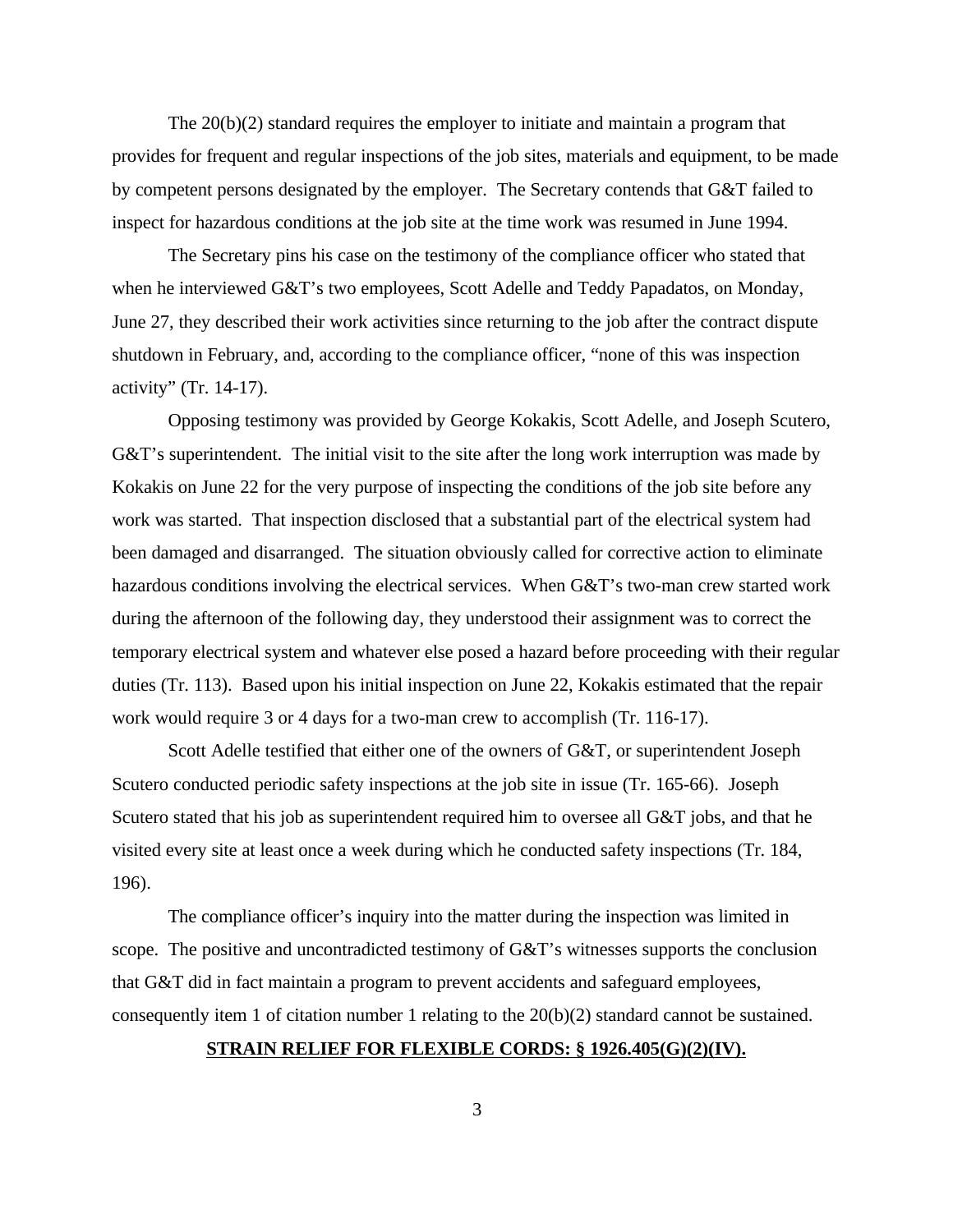Item 4(b) of citation number 1 charges that flexible cords entering a wall-mounted circuit breaker box were not "connected to devices and fittings so that strain relief is provided which will prevent pull from being directly transmitted to joints or terminal screws," in accordance with the  $405(g)(2)(iv)$  standard.

A circuit breaker box was mounted on the wall of the fifth floor hallway. The box was open and the wiring and cables exposed. The G&T employees worked on the cords and cables in the course of changing the temporary lighting. Demolition laborers passed within three feet of the panel box while moving metal carts filled with debris (Tr. 28-29; Exhs. C-1, C-2). These conditions were noted by the compliance officer while he was at the site on June 27. He also noticed that the cords in the panel box were not provided with strain relief by any devices, fittings or other suitable means (Tr. 38).

The compliance officer testified that without a means to prevent a pull on the cords from being directly transmitted to joints on terminal screws, the cords were subject to being pulled by someone passing by with equipment or materials which could result in energizing the panel box thereby exposing employees of G&T and other contractors in the vicinity to electric shock hazard (Tr. 27, 30-33, 39).

Based upon the testimony of George Kokakis (Tr. 128-31, 146-49), G&T makes the following arguments: that it was infeasible to use a fitting to prevent pulling at joints and terminals; that as long as the installation was temporary and under the supervision of an electrician "there was no need to have an inside fitting". G&T's brief at 8-9. These arguments have no substance or merit.

Infeasibility of compliance is an affirmative defense which must be raised in the answer. Generally, an affirmative defense not asserted during the issue-formulation stage of the proceeding is deemed to be waived. Under Commission Rule 34(b)(4), 29 C.F.R. § 2200.34(b)(4), affirmative defenses not raised in the answer may not be raised unless those defenses are otherwise asserted as soon as practicable. The only reference to infeasibility contained in G&T's answer appears in the second affirmative defense as follows:

> ...In the short period of time G&T was on the worksite, at the direction of the owner, G&T was in the process of locating, identifying, and correcting any alleged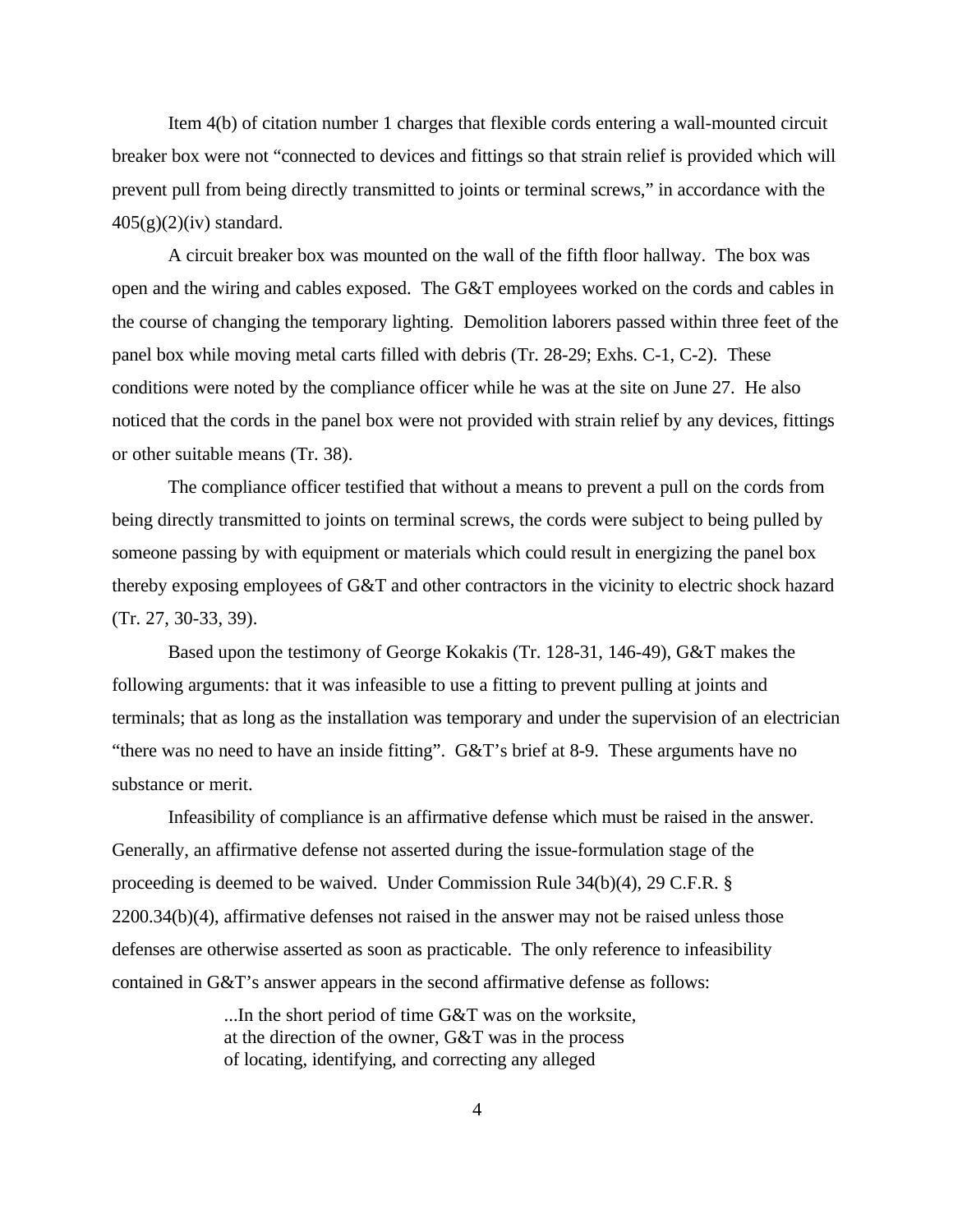violations which were unpreventable in that they were caused by the misconduct of unknown others and earlier corrections were infeasible.

The question of infeasibility of compliance was initially mentioned at a point during the direct

testimony of George Kokakis when he was questioned by the Judge to clarify his testimony which

was thought to be vague and discursive on the issued at hand (Tr. 127-28):

JUDGE DeBENEDETTO: Mr. Kokakis, my understanding of the allegation made by the Secretary, and the basis for their issuing the citation on this particular item, is the fact that the wires in the circuit breaker box were not run through fittings. THE WITNESS: That's correct.

JUDGE DeBENEDETTO: Well, explain why the fittings weren't there.

THE WITNESS: The wires were - first of all the panel was recessed inside the wall The wires that were run into it was a temporary Romex cable suitable for temporary lighting and can be run on the outside temporarily while they're working someplace else to give it power. It's the same thing like an extension cord that you plug in. So those wires were there but it was under the supervision of an electrician constantly.

And when they - at the end of the day that they went home, those cables were taken out and just let it hang there until the next day that the electrician's going to come in -

Q BY MR. KROL: And then he would reconnect the cables and watch them.

A Right.

JUDGE DeBENEDETTO: Well look, Mr. Kokakis, this is your trade we're talking about.

THE WITNESS: That's right.

JUDGE DeBENEDETTO: And I'm puzzled as to how to connect your information, your testimony, to the Secretary's allegation that there was a failure to have these fittings in that box. Now, tell us, why couldn't there have been the fittings that the Secretary wants so much?

THE WITNESS: There were -- okay. There were -- I mean the circuit breaker was recessed in the wall with the conduits coming up and down, plaster on top. There is no possible way to put the Romex cable into the panel unless you chop the wall to put it in to get the device to put in the fitting.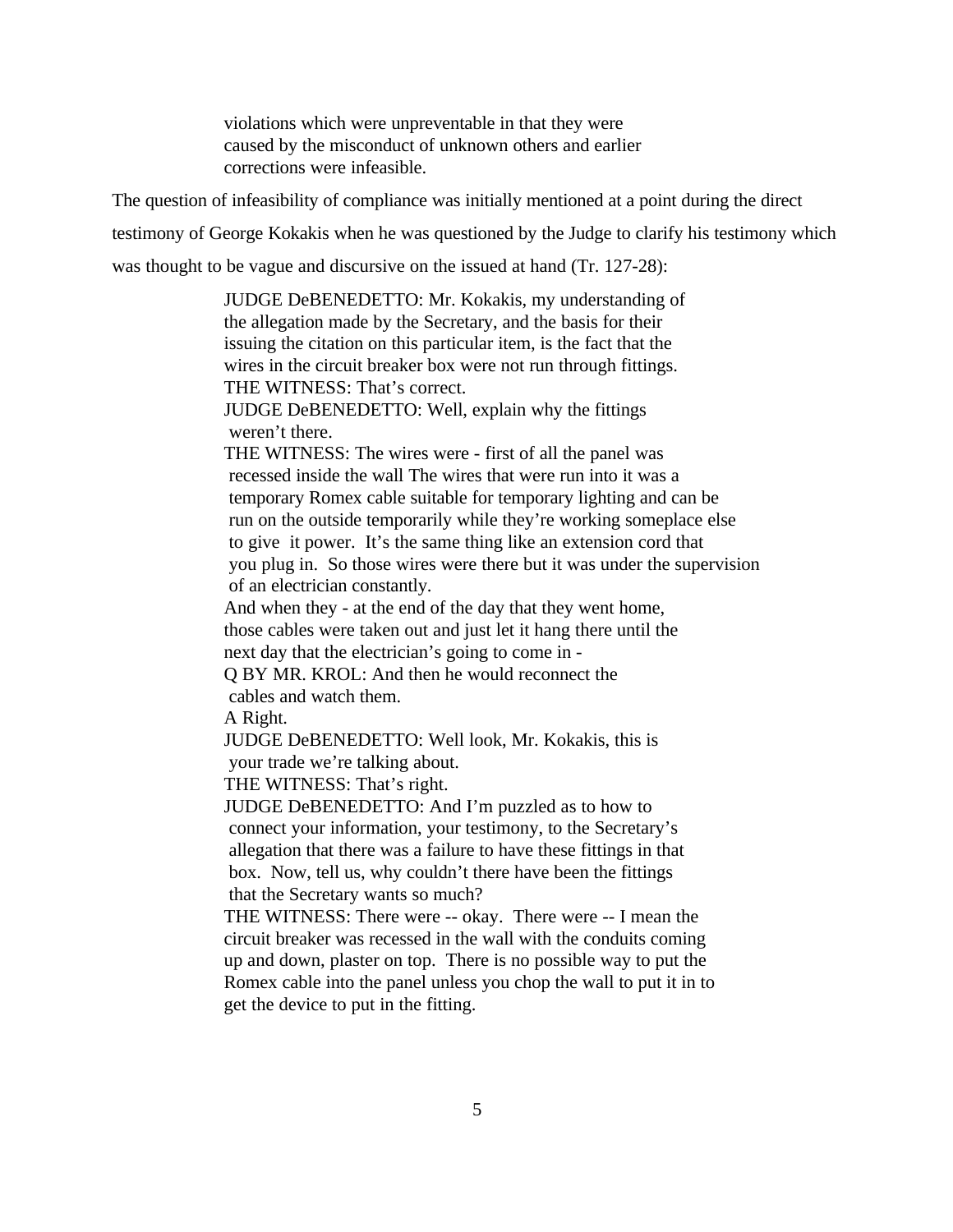Infeasibility of compliance was not asserted as a defense as soon as practicable in this case, consequently it has been waived.

It is perhaps instructive to note that even if infeasibility of compliance had been properly asserted as a defense, the evidence of record would not be supportive. Both parties took a very narrow approach in litigating the issue as defined by the language of the standard, in that both parties apparently read the standard as requiring the installation of a *fitting* in order to prevent the pull of flexible cords, and that no other device or method would be in compliance. This view overlooks the basic purpose of the standard: to provide strain relief for flexible cords and prevent a pull on the cord from being transmitted to joints or terminal screws.

The hazard addressed by the OSHA standard is also covered by the following section of the National Electrical Code, although the latter is admittedly somewhat more informative:

> 400.10. Pull at Joints and Terminals. Flexible cords shall be so connected to devices and to fittings that tension will not be transmitted to joints or terminal screws. This shall be accomplished by a knot in the cord, winding with tape, by a special fitting designed for that purpose, or by other approved means which will prevent a pull on the cord from being directly transmitted to joints or terminal screws.

*The National Electrical Code Handbook*, Second Ed. (1981) at p. 407. G&T's own witness,

Joseph Scutero, described the availability of an alternative means of preventing a pull on the cords

of the panel box in question at the time of the OSHA inspection (Tr. 191-92):

Q By MR. KROL: Let me ask you this. In the general scheme of your work inspections, what would you do had you observed this condition, in any other -- this job or any other job? A First you would see if you can enter the box with fittings. Okay? If it's a service method box and there's room at the top to put fittings, you would put the fittings. That would be the first course of action.

If it's a recessed box and it calls for chopping the plaster to get into the top of the box, okay, you'd have to first find out if you can do that. It might be a finished wall or might be a wood wall. It might be a marble wall. Okay. You'd have to get to the customer to find out if they'd let you do it. Most likely they won't let you do it. Okay?

Third situation is, being it's a temporary situation, you're allowed to run the Romex temporary wires outside of the box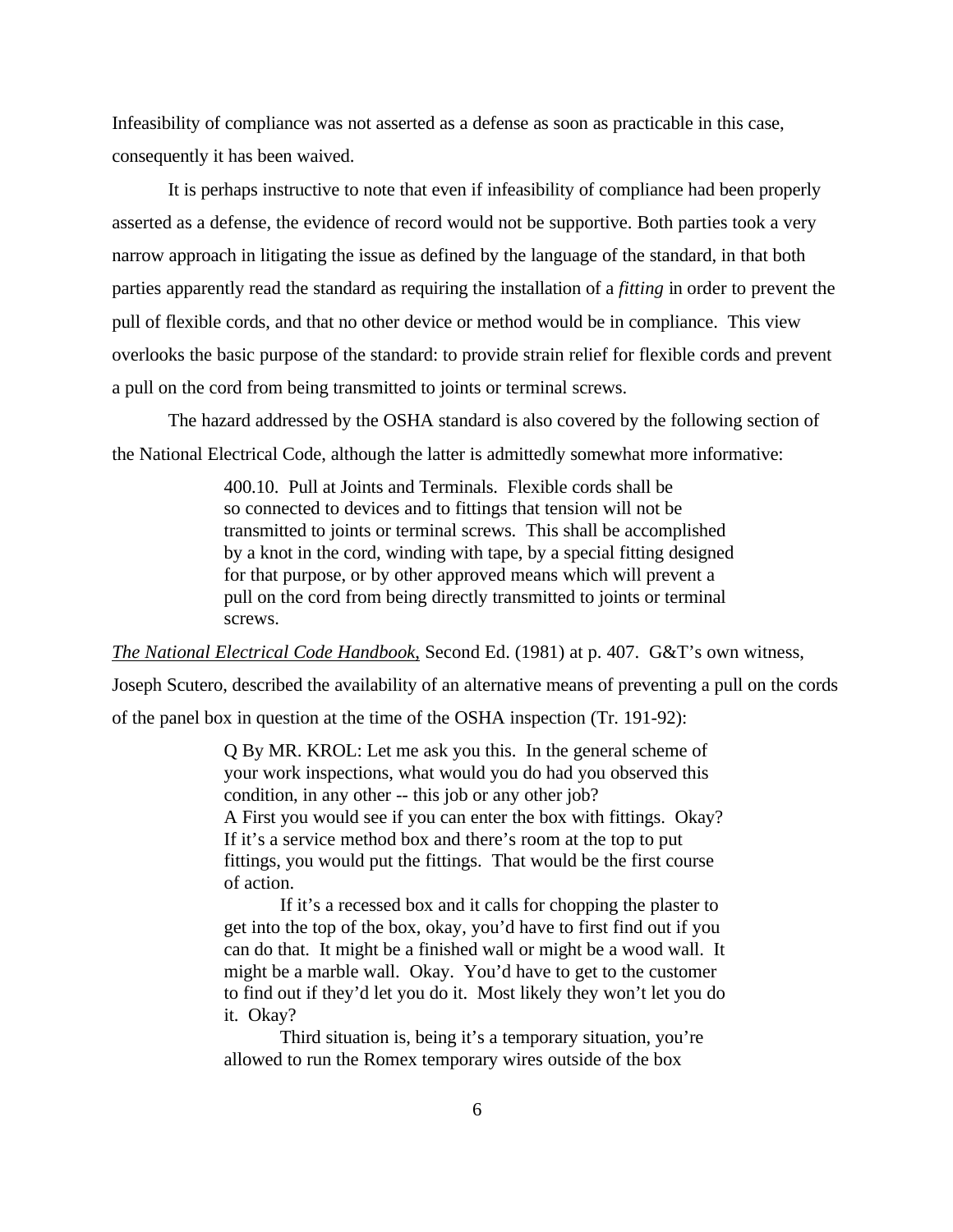because the Romex carries a ground conductor which protects the power and lighting circuits. Okay. So, what you would do, you would put a -- what we call a victor split. It's a porcelain insulator. Okay. You would wrap the Romex wire around it in a loop. Okay. Tie it off to the top of the panel. Enter the panel without fittings into the panel box. Okay.

If the wires are pulled, the loop, okay, allows less stress on the wires; in other words, it allows a slack to be pulled, okay, before it actually pulls off of the panel box. That's the standard procedure.

Because G&T failed to provide a safeguard against a pull on the cords entering the circuit breaker box, item 4(b) of citation number 1 is affirmed as a serious violation and a penalty of \$625 is assessed, in accordance with the statutory penalty criteria of section 17(j) of the OSH Act, 29 U.S.C.  $\S 666(j)^1$ 

#### **LOG OF INJURIES AND ILLNESSES: § 1904.2(a)**

The regulation at § 1904.2(a) requires each employer to maintain a log and summary of all recordable occupational injuries and illnesses. In item 1 of citation number 2, G&T is charged with repeat violation of this regulation, having been previously cited for violating the regulation in June 1991 which became a final order in July 1991.

The compliance officer testified that he asked to see the OSHA log on two occasions without success: on the first occasion he telephoned G&T's superintendent on June 27, 1994, the first full day of the inspection and requested Joseph Scutero to make the log available; the second request was made by fax transmitted to G&T's office on July 5, 1994. The compliance officer stated with certainty that no injury and illness log was made available at any time before the citation was issued on November 9, 1994 (Tr. 41-43).

George Kokakis testified that the log of injuries and illnesses was kept at G&T's office and a copy sent to the local union insurance agency. He stated that he gave an envelope containing the logs (OSHA Form 200) to the compliance officer during a meeting on July 27, 1994. Kokakis described the events of that meeting as follows (Tr. 238):

<sup>&</sup>lt;sup>1</sup>The Secretary's proposed penalty of \$1,250 was based upon two subitems; as previously noted, subp withdrawn by the Secretary in the complaint.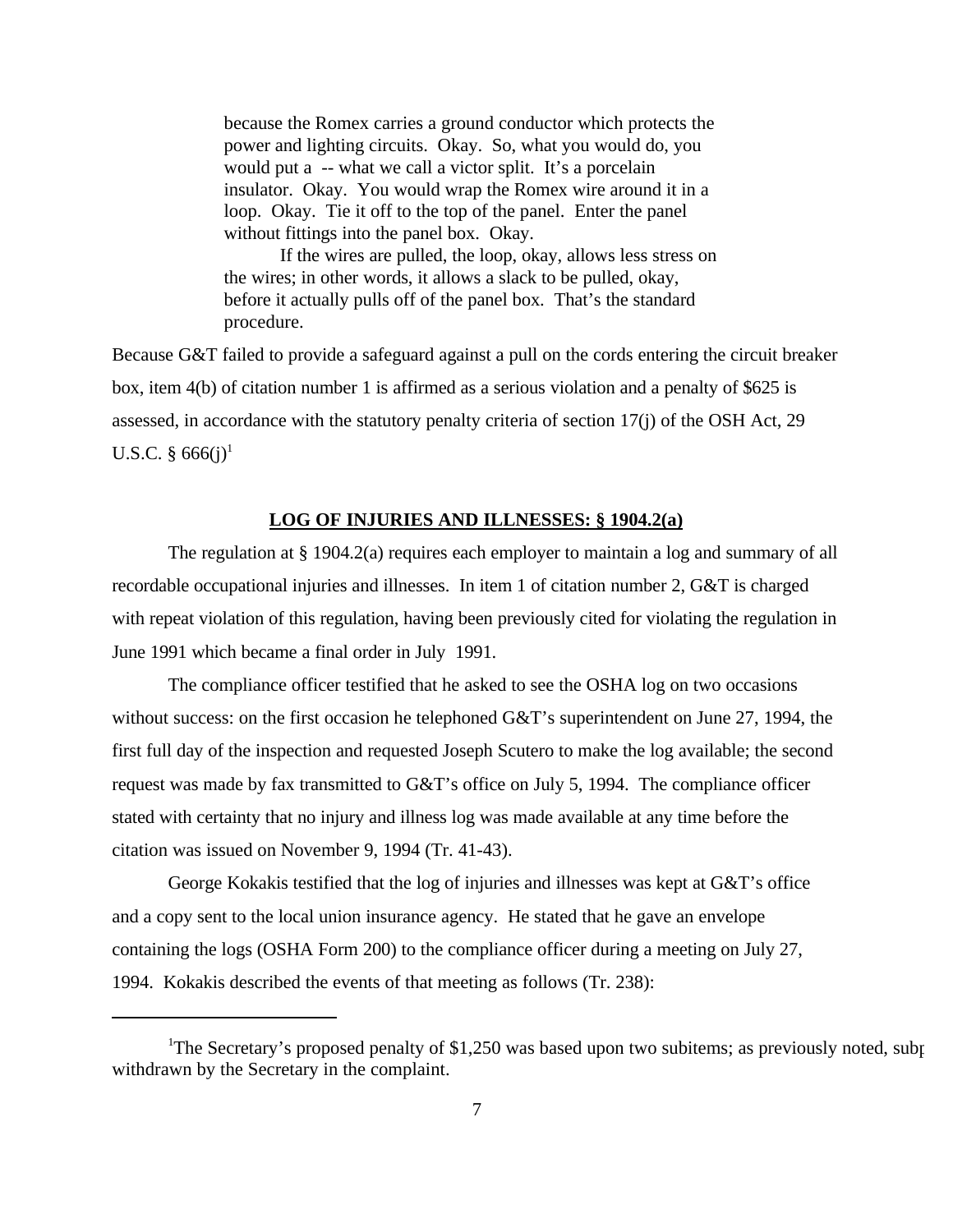Q Can you explain to the Court what happened when you arrived at Mr. Steinke's [compliance officer's] office for this meeting? A Mr. Steinke came out, we said hello to each other, we shook hands. I hand[sic] him the envelope that he requested. He hand[sic] it right back to a lady behind the counter. That is the last - I didn't pursue it after that.

Kokakis stated further that he handed another copy of the log to OSHA personnel during another

meeting in December 1994, after the citations had been issued (Tr. 239):

A It was in Mr. Steinke's office with supervisor which I don't recall the name, Joe Scutero, Scott Adelle, Mr. Papadatos, that we call Pappo, and a fellow named Mr. Haring, consulting engineer, a friend of mine. Q Now, at that point did you - what did you do with the envelope containing the form 200's on - during the December meeting? A I don't - I don't remember which one I handed[it] to, but it was either Mr. Steinke or his boss. I don't remember which one from the two was handed[sic]. Q Okay. A In fact, I did not hand[it to] the person; Mr. Haring did.

On the recross-examination the following exchange took place (Tr. 239-40):

Q Mr. Kokakis, did you complain to Mr. Steinke at the December meeting that something to the effect that I already gave you these OSHA 200's? A No, I did not. I was really too nervous with OSHA to complain about anything. If they would have hit me on the head, I would have said thank you. So, I really didn't, no.

When initially questioned on the matter by his attorney on direct examination, Kokakis's testimony was replete with vagueness, ambiguity and uncertainty (Tr. 123-24). And it is surprising, to say the least, that Kokakis - an active owner of G&T which was previously cited by OSHA for the same offense - would exhibit such demure simplicity at a post-citation meeting if he had given the logs to OSHA as requested before the citations were issued. Kokakis's testimony on this issue was seriously flawed and questionable. Consequently, the statements of the compliance officer are adopted as true.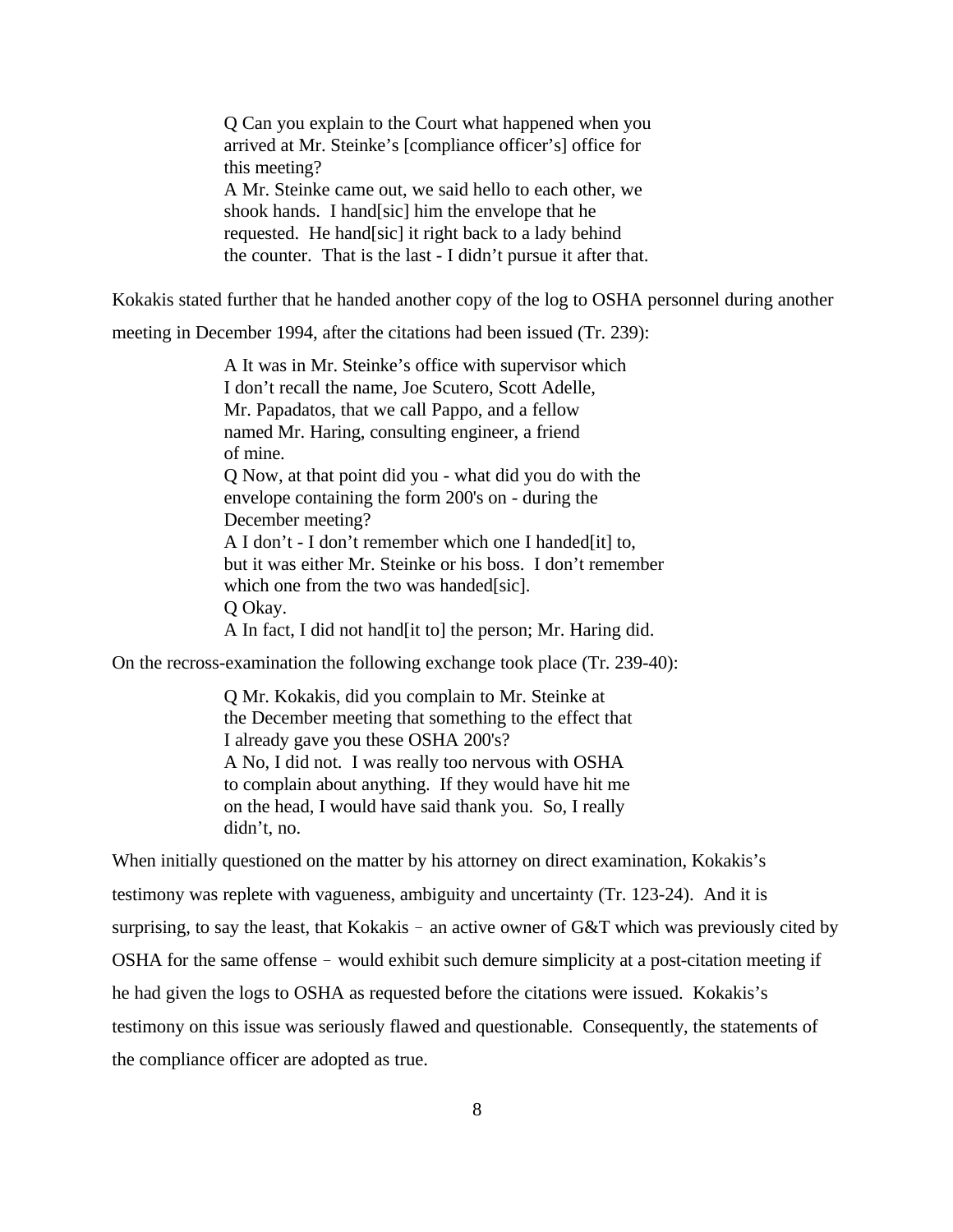The \$1200 penalty proposed for the repeat violation is consistent with the penaltyassessment provisions of 29 U.S.C. § 666(j).

#### **GUARDING OF LIVE PARTS: § 1926.403(i)(2)(i)**

Item  $2(b)$  of citation number 2 charges repeat violation of the  $403(i)(2)(i)$  standard for failure to guard exposed live wires on the temporary power and light cables where light fixtures had been removed. The standard requires that live parts of electrical equipment be guarded against accidental contact by cabinets or other forms of enclosures or by other means, including by elevation of 8 feet or more above the floor. G&T was previously cited for violating the same standard in August 1993. That citation became a final order in September 1993.

When the compliance officer visited the work site at about 4:00 p.m., on Friday, June 24, to investigate the accident that occurred earlier that day, he noticed that temporary cable had been snipped off apparently to remove light fixtures, thereby exposing the tips of the wires which on testing proved to be live and 110 volts. The exposed live wires were located just a few inches above a 5-foot-high file cabinet in one of the fifth floor offices (Tr. 44-45, 227). The compliance officer acknowledged that he did not know who or what contractor had been responsible for creating the condition of the exposed live wires (Tr. 48).

The Secretary contends that both Scott Adelle and Teddy Papadatos were exposed to the potential electric shock hazard presented by the exposed live wires because Teddy told the compliance officer "that they had been in the room where the live wire tips were located while moving cabinets"; and that the condition was readily observable and should have been corrected by G&T. Secretary's brief at 12.

George Kokakis testified that the wires were not cut by G&T personnel, and that the condition was likely caused by another contractor to install the duct system. He also stated that when he questioned his employees regarding the matter, they informed him that they did not observe the exposed wires (Tr. 132-34).

The Secretary's case rests entirely upon an admission or statement purportedly made by G&T's employee, Teddy Papadatos, to the compliance officer during the OSHA inspection sometime on or after June 27 when the work crews returned to their jobs following the fatal accident on Friday, June 24. When questioned on direct examination as to whether G&T's

9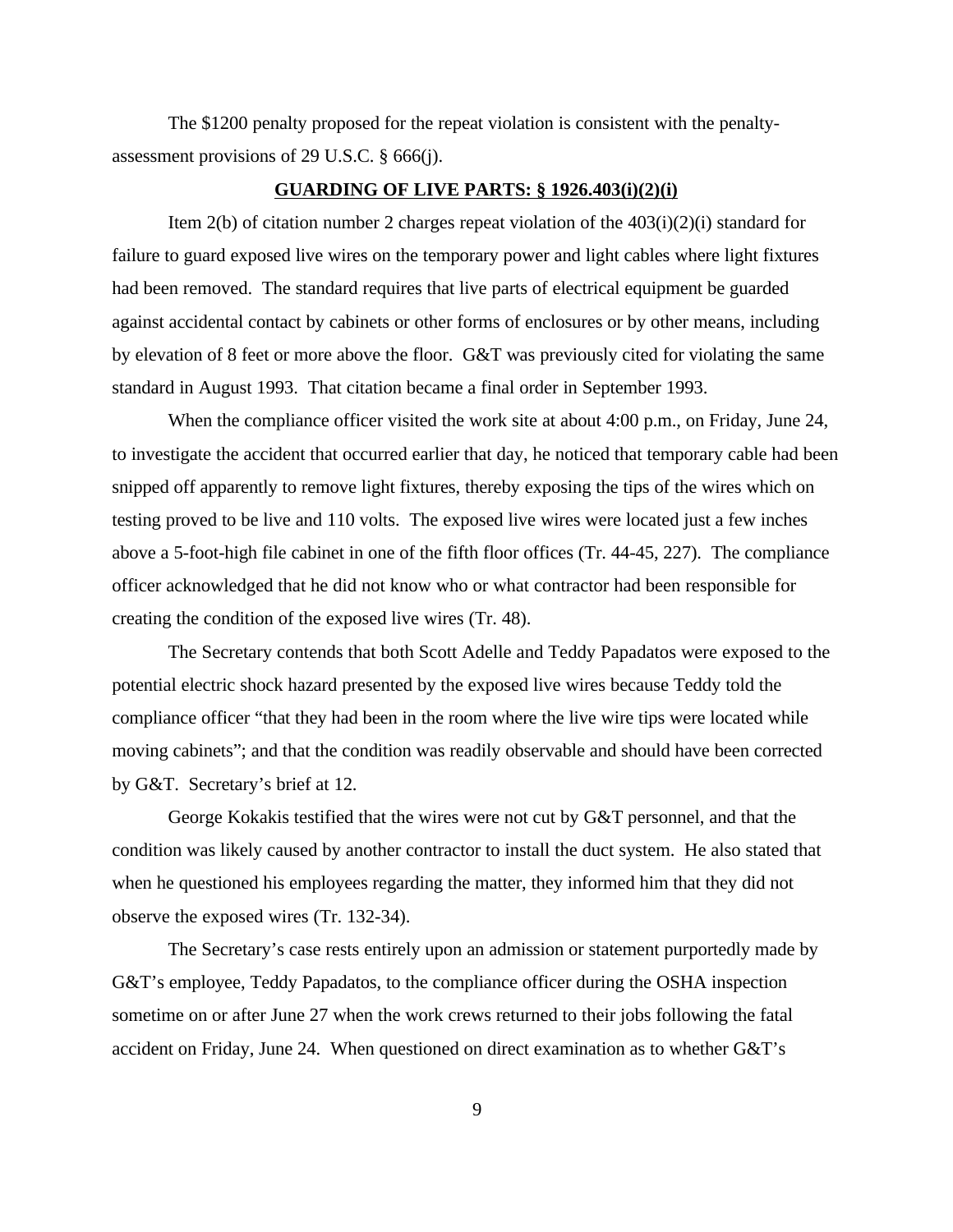employees had been exposed to the hazard of the live wires, the compliance officer made the following statements (Tr. 45):

> Q Did you conclude that any -- employees of Geo & Ted were exposed to a hazard in connection with this condition? A Yes, I did. Q And who would that have been? A Scott Adelle and Terry [sic] Papadatos. Q And how did you reach that conclusion that they were allegedly exposed? A Being -- working in this construction site, it was a fairly small site, and I believe Terry [sic] had been in that room that he had mentioned when they were moving the cabinets at some point earlier in the week.

The record reflects that the compliance officer observed the condition late in the day on Friday and, apparently, it was corrected by the compliance officer himself when he returned to the job site the next day, on Saturday morning, for that very purpose, which he accomplished by wrapping tape around the exposed wires (Tr. 63-64). During the entire time the condition was observed by the compliance officer, no employees were working at the site, and he had no knowledge as to when the condition first came into existence.

The compliance officer's testimony was impaired by uncertainty and filled with gaps. The record does not disclose whether there was only one room or office on the fifth floor containing file cabinets; other contractors were at the site during the time in question who might have cut the temporary wires at a time when G&T employees did not have occasion to enter the room and had no opportunity to observe the violative condition before the compliance officer saw it on June 24. These gaps and uncertainties in the evidence preclude sustaining the Secretary's charge of failing to guard live electrical parts, as alleged in item 2(b) of citation number 2.

Based upon the foregoing findings and conclusions, it is

**ORDERED** that item 1 of citation number 1 relating to the safety program required by §  $1926.20(b)(2)$  is vacated. It is further

**ORDERED** that item 3 of citation number 1, having been withdrawn by the Secretary in his posthearing brief, is vacated. It is further